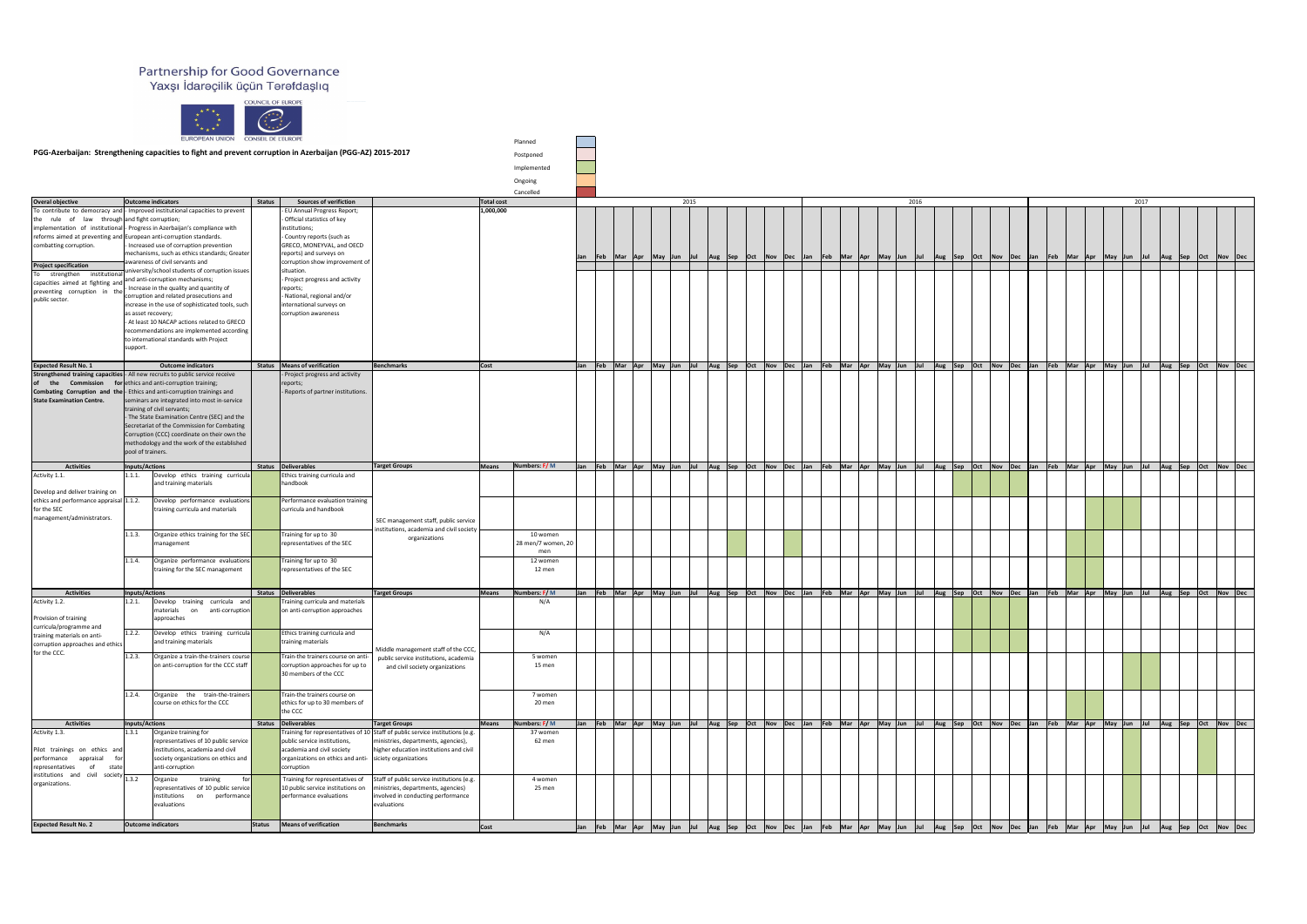| institution<br>Jan Feb Mar Apr May Jun Jul Aug Sep Oct Nov Dec Jan Feb Mar Apr May Jun Jul Aug Sep Oct Nov Dec Jan Feb Mar Apr May Jun Jul Aug Sep Oct Nov Dec<br><b>Activities</b><br>Status Deliverables<br>Numbers: F/M<br>Inputs/Actions<br><b>Target Groups</b><br>Means<br>Develop training curricula on plea<br>Training curricula on plea<br>Activity 2.1.<br>N/A<br>2.1.1.<br>bargaining/cooperation<br>bargaining/cooperation<br>Develop tailored trainings on<br>agreements<br>agreements<br>Develop training curricula on asset<br>Training curricula on asset<br>2.1.2.<br>N/A<br>witness<br>recovery<br>recovery<br>Develop training curricula on<br>Training curricula on liability of<br>Law enforcement agencies and<br>2.1.3.<br>related crimes, experience<br>liability of legal entities<br>legal entities<br>prosecutors<br>Training curricula on mutual legal<br>sharing by strong practitioners<br>2.1.4.<br>Develop training curricula on<br>N/A<br>mutual legal assistance<br>assistance<br>2.1.5<br>Develop training curricula on<br>Training curricula on witness<br>laundering investigations, and<br>N/A<br>liability of legal persons.<br>protection and whistleblower<br>protection<br>witness<br>whistleblower protection<br>protection<br>Jan Feb Mar Apr May Jun Jul Aug Sep Oct Nov Dec Jan Feb Mar Apr May Jun Jul Aug Sep Oct Nov Dec Jan Feb Mar Apr May Jun Jul Aug Sep Oct Nov Dec<br><b>Activities</b><br>Status Deliverables<br>Numbers: F/M<br>Inputs/Actions<br><b>Target Groups</b><br>Means<br>Activity 2.2.<br>2.2.1.<br>Training on plea<br>Organize<br>plea<br>3 women<br>bargaining/cooperation<br>bargaining/cooperation<br>40 men<br>Train prosecutors, investigators,<br>agreements<br>agreements training<br>judges, FMS staff, and auditors<br>2.2.2.<br>Training on asset recovery<br>Organize training on asset recovery<br>2 women<br>3 men/35 women, 8<br>Training on liability of legal<br>Organize training liability of legal<br>2.2.3.<br>men<br>entities<br>entities<br>Organize a workshop on challenges<br>Workshop on challenges and best<br>2 women<br>Law enforcement agencies,<br>and best practices with corruption<br>practices with corruption and<br>prosecutors and judge candidates<br>39 men<br>money laundering investigations<br>laundering<br>money<br>investigations<br>Organize training on mutual legal<br>Training on mutual legal<br>2.2.5.<br>7 women<br>28 men<br>assistance<br>assistance<br>Organize training on witness<br>'Training on witness protection<br>2.2.6.<br>9 women<br>and whistleblower protection<br>50 men<br>and whistleblower<br>protection<br>protection<br>]Jan  Feb  Mar  Apr  May  Jun  Jul  Aug  Sep  Oct  Nov  Dec  Jan  Feb  Mar  Apr  May  Jun  Jul  Aug  Sep  Oct  Nov  Dec  Jan  Feb  Mar  Apr  May  Jun  Jul  Aug  Sep  Oct  Nov  Dec  <br><b>Expected Result No. 3</b><br>Status   Means of verification<br><b>Outcome indicators</b><br>Benchmarks<br>Cost<br>- National legislative database;<br>Support the preparation of an New NACAP adopted with activities in line<br>expected new National Anti- with international anti-corruption standards<br>Project progress and activity<br><b>Corruption Action Plan (NACAP)</b> and<br>reflecting outstanding GRECO<br>reports;<br>- Reports of partner institutions;<br>recommendations.<br>- GRECO and other International<br>monitoring reports.<br>Jan Feb Mar Apr May Jun Jul Aug Sep Oct Nov Dec Jan Feb Mar Apr May Jun Jul Aug Sep Oct Nov Dec Jan Feb Mar Apr May Jun Jul Aug Sep Oct Nov Dec<br>Status Deliverables<br><b>Target Groups</b><br>Numbers: $F/M$<br>Inputs/Actions<br><b>Activities</b><br>Means<br>Identification of outstanding<br>Review of the scope of<br>Activity 3.1.<br>N/A<br>3.1.1<br>implementation of the current<br>issues from the current National<br>National Anti-Corruption Action<br>Anti-Corruption Action Plan<br>Review the<br>status<br>implementation of the current<br>Plan and recommendations for<br>future priorities<br>Plan and make recommendations<br>on issues to be covered by the<br>Jan Feb Mar Apr May Jun Jul Aug Sep Oct Nov Dec Jan Feb Mar Apr May Jun Jul Aug Sep Oct Nov Dec Jan Feb Mar Apr May Jun Jul Aug Sep Oct Nov Dec<br><b>Activities</b><br>Status Deliverables<br><b>Target Groups</b><br>Means<br>Numbers: F/M<br>Inputs/Actions<br>Identification of issues to be<br>Activity 3.2.<br>Workshop on issues to be covered<br>3.2.1.<br>18 women<br>covered through the new Anti-<br>through the new National Anti-<br>58 men<br>Support the drafting of the<br>Corruption Action Plan<br>Corruption Action Plan<br>expected new NACAP through<br>Advise drafters of the new National<br>3.2.2.<br>Recommendations on specific<br>10 women<br>Drafters of the new National Anti-<br>Anti-Corruption Action Plan<br>50 men<br>issues to be covered and<br><b>Corruption Action Plan</b><br>modalities of actions to be taken<br>through the new National Anti-<br>Corruption Action Plan<br>Assess the IT capacities of the CCC<br>Electronic database for NACAP<br>N/A<br>3.3.1.<br>and NACAP implementing bodies<br>implementation reporting<br>and develop an IT solution<br>CCC and NACAP implementing bodies<br>implementation reporting<br>Methodology for evaluating the<br>Develop methodology for<br>3.3.2<br>14 women<br>evaluating the implementation<br>28 men<br>implementation status of<br>status of National Action Plan on<br>National Action Plan on<br>CCC and NACAP implementing and<br>Promoting Open Government (2016-<br><b>Promoting Open Government</b><br>monitoring bodies<br>2018) and deliver presentation of<br>$(2016 - 2018)$<br>the methodology<br>Jan Feb Mar Apr May Jun Jul Aug Sep Oct Nov Dec Jan Feb Mar Apr May Jun Jul Aug Sep Oct Nov Dec Jan Feb Mar Apr May Jun Jul<br>Status   Means of verification<br>Aug Sep Oct Nov Dec<br><b>Outcome indicators</b><br>Benchmarks<br><b>Costs</b><br>is Several educational institutions (universities,<br>Project progress and activity<br>introduced into the public training centres) include anti-corruption and<br>reports;<br>- Reports of partner institutions;<br>education ethics modules in their curricula and continue<br>the<br>and<br>to deliver training/education modules without<br>Impact assessment report by<br>further assistance by the Project;<br>Project | Reinforced law enforcement - Increase in the quality and quantity of<br>capacities of the Anti-Corruption investigations;<br>Directorate under the Office of-<br>Greater<br>use<br>of<br>witness<br>the Prosecutor General.<br>protection/whistleblower protection, asset<br>recovery, and liability of legal persons |  | Project progress and activity<br>reports;<br>- Reports of partner institutions;<br>- Training feed-back reports;<br>Human resource and<br>performance statistic by partner |  |  |  |  |  |  |  |  |  |  |  |  |  |  |
|----------------------------------------------------------------------------------------------------------------------------------------------------------------------------------------------------------------------------------------------------------------------------------------------------------------------------------------------------------------------------------------------------------------------------------------------------------------------------------------------------------------------------------------------------------------------------------------------------------------------------------------------------------------------------------------------------------------------------------------------------------------------------------------------------------------------------------------------------------------------------------------------------------------------------------------------------------------------------------------------------------------------------------------------------------------------------------------------------------------------------------------------------------------------------------------------------------------------------------------------------------------------------------------------------------------------------------------------------------------------------------------------------------------------------------------------------------------------------------------------------------------------------------------------------------------------------------------------------------------------------------------------------------------------------------------------------------------------------------------------------------------------------------------------------------------------------------------------------------------------------------------------------------------------------------------------------------------------------------------------------------------------------------------------------------------------------------------------------------------------------------------------------------------------------------------------------------------------------------------------------------------------------------------------------------------------------------------------------------------------------------------------------------------------------------------------------------------------------------------------------------------------------------------------------------------------------------------------------------------------------------------------------------------------------------------------------------------------------------------------------------------------------------------------------------------------------------------------------------------------------------------------------------------------------------------------------------------------------------------------------------------------------------------------------------------------------------------------------------------------------------------------------------------------------------------------------------------------------------------------------------------------------------------------------------------------------------------------------------------------------------------------------------------------------------------------------------------------------------------------------------------------------------------------------------------------------------------------------------------------------------------------------------------------------------------------------------------------------------------------------------------------------------------------------------------------------------------------------------------------------------------------------------------------------------------------------------------------------------------------------------------------------------------------------------------------------------------------------------------------------------------------------------------------------------------------------------------------------------------------------------------------------------------------------------------------------------------------------------------------------------------------------------------------------------------------------------------------------------------------------------------------------------------------------------------------------------------------------------------------------------------------------------------------------------------------------------------------------------------------------------------------------------------------------------------------------------------------------------------------------------------------------------------------------------------------------------------------------------------------------------------------------------------------------------------------------------------------------------------------------------------------------------------------------------------------------------------------------------------------------------------------------------------------------------------------------------------------------------------------------------------------------------------------------------------------------------------------------------------------------------------------------------------------------------------------------------------------------------------------------------------------------------------------------------------------------------------------------------------------------------------------------------------------------------------------------------------------------------------------------------------------------------------------------------------------------------------------------------------------------------------------------------------------------------------------------------------------------------------------------------------------------------------------------------------------------------------------------------------------------------------------------------------------------------------------------------------------------------------------------------------------------------------------|-----------------------------------------------------------------------------------------------------------------------------------------------------------------------------------------------------------------------------------------------------------------------------------------------------------------------|--|----------------------------------------------------------------------------------------------------------------------------------------------------------------------------|--|--|--|--|--|--|--|--|--|--|--|--|--|--|
|                                                                                                                                                                                                                                                                                                                                                                                                                                                                                                                                                                                                                                                                                                                                                                                                                                                                                                                                                                                                                                                                                                                                                                                                                                                                                                                                                                                                                                                                                                                                                                                                                                                                                                                                                                                                                                                                                                                                                                                                                                                                                                                                                                                                                                                                                                                                                                                                                                                                                                                                                                                                                                                                                                                                                                                                                                                                                                                                                                                                                                                                                                                                                                                                                                                                                                                                                                                                                                                                                                                                                                                                                                                                                                                                                                                                                                                                                                                                                                                                                                                                                                                                                                                                                                                                                                                                                                                                                                                                                                                                                                                                                                                                                                                                                                                                                                                                                                                                                                                                                                                                                                                                                                                                                                                                                                                                                                                                                                                                                                                                                                                                                                                                                                                                                                                                                                                                                                                                                                                                                                                                                                                                                                                                                                                                                                                                                                                                                      |                                                                                                                                                                                                                                                                                                                       |  |                                                                                                                                                                            |  |  |  |  |  |  |  |  |  |  |  |  |  |  |
|                                                                                                                                                                                                                                                                                                                                                                                                                                                                                                                                                                                                                                                                                                                                                                                                                                                                                                                                                                                                                                                                                                                                                                                                                                                                                                                                                                                                                                                                                                                                                                                                                                                                                                                                                                                                                                                                                                                                                                                                                                                                                                                                                                                                                                                                                                                                                                                                                                                                                                                                                                                                                                                                                                                                                                                                                                                                                                                                                                                                                                                                                                                                                                                                                                                                                                                                                                                                                                                                                                                                                                                                                                                                                                                                                                                                                                                                                                                                                                                                                                                                                                                                                                                                                                                                                                                                                                                                                                                                                                                                                                                                                                                                                                                                                                                                                                                                                                                                                                                                                                                                                                                                                                                                                                                                                                                                                                                                                                                                                                                                                                                                                                                                                                                                                                                                                                                                                                                                                                                                                                                                                                                                                                                                                                                                                                                                                                                                                      |                                                                                                                                                                                                                                                                                                                       |  |                                                                                                                                                                            |  |  |  |  |  |  |  |  |  |  |  |  |  |  |
|                                                                                                                                                                                                                                                                                                                                                                                                                                                                                                                                                                                                                                                                                                                                                                                                                                                                                                                                                                                                                                                                                                                                                                                                                                                                                                                                                                                                                                                                                                                                                                                                                                                                                                                                                                                                                                                                                                                                                                                                                                                                                                                                                                                                                                                                                                                                                                                                                                                                                                                                                                                                                                                                                                                                                                                                                                                                                                                                                                                                                                                                                                                                                                                                                                                                                                                                                                                                                                                                                                                                                                                                                                                                                                                                                                                                                                                                                                                                                                                                                                                                                                                                                                                                                                                                                                                                                                                                                                                                                                                                                                                                                                                                                                                                                                                                                                                                                                                                                                                                                                                                                                                                                                                                                                                                                                                                                                                                                                                                                                                                                                                                                                                                                                                                                                                                                                                                                                                                                                                                                                                                                                                                                                                                                                                                                                                                                                                                                      |                                                                                                                                                                                                                                                                                                                       |  |                                                                                                                                                                            |  |  |  |  |  |  |  |  |  |  |  |  |  |  |
|                                                                                                                                                                                                                                                                                                                                                                                                                                                                                                                                                                                                                                                                                                                                                                                                                                                                                                                                                                                                                                                                                                                                                                                                                                                                                                                                                                                                                                                                                                                                                                                                                                                                                                                                                                                                                                                                                                                                                                                                                                                                                                                                                                                                                                                                                                                                                                                                                                                                                                                                                                                                                                                                                                                                                                                                                                                                                                                                                                                                                                                                                                                                                                                                                                                                                                                                                                                                                                                                                                                                                                                                                                                                                                                                                                                                                                                                                                                                                                                                                                                                                                                                                                                                                                                                                                                                                                                                                                                                                                                                                                                                                                                                                                                                                                                                                                                                                                                                                                                                                                                                                                                                                                                                                                                                                                                                                                                                                                                                                                                                                                                                                                                                                                                                                                                                                                                                                                                                                                                                                                                                                                                                                                                                                                                                                                                                                                                                                      |                                                                                                                                                                                                                                                                                                                       |  |                                                                                                                                                                            |  |  |  |  |  |  |  |  |  |  |  |  |  |  |
|                                                                                                                                                                                                                                                                                                                                                                                                                                                                                                                                                                                                                                                                                                                                                                                                                                                                                                                                                                                                                                                                                                                                                                                                                                                                                                                                                                                                                                                                                                                                                                                                                                                                                                                                                                                                                                                                                                                                                                                                                                                                                                                                                                                                                                                                                                                                                                                                                                                                                                                                                                                                                                                                                                                                                                                                                                                                                                                                                                                                                                                                                                                                                                                                                                                                                                                                                                                                                                                                                                                                                                                                                                                                                                                                                                                                                                                                                                                                                                                                                                                                                                                                                                                                                                                                                                                                                                                                                                                                                                                                                                                                                                                                                                                                                                                                                                                                                                                                                                                                                                                                                                                                                                                                                                                                                                                                                                                                                                                                                                                                                                                                                                                                                                                                                                                                                                                                                                                                                                                                                                                                                                                                                                                                                                                                                                                                                                                                                      | protection/whistleblower                                                                                                                                                                                                                                                                                              |  |                                                                                                                                                                            |  |  |  |  |  |  |  |  |  |  |  |  |  |  |
|                                                                                                                                                                                                                                                                                                                                                                                                                                                                                                                                                                                                                                                                                                                                                                                                                                                                                                                                                                                                                                                                                                                                                                                                                                                                                                                                                                                                                                                                                                                                                                                                                                                                                                                                                                                                                                                                                                                                                                                                                                                                                                                                                                                                                                                                                                                                                                                                                                                                                                                                                                                                                                                                                                                                                                                                                                                                                                                                                                                                                                                                                                                                                                                                                                                                                                                                                                                                                                                                                                                                                                                                                                                                                                                                                                                                                                                                                                                                                                                                                                                                                                                                                                                                                                                                                                                                                                                                                                                                                                                                                                                                                                                                                                                                                                                                                                                                                                                                                                                                                                                                                                                                                                                                                                                                                                                                                                                                                                                                                                                                                                                                                                                                                                                                                                                                                                                                                                                                                                                                                                                                                                                                                                                                                                                                                                                                                                                                                      | protection, asset recovery, IT-                                                                                                                                                                                                                                                                                       |  |                                                                                                                                                                            |  |  |  |  |  |  |  |  |  |  |  |  |  |  |
|                                                                                                                                                                                                                                                                                                                                                                                                                                                                                                                                                                                                                                                                                                                                                                                                                                                                                                                                                                                                                                                                                                                                                                                                                                                                                                                                                                                                                                                                                                                                                                                                                                                                                                                                                                                                                                                                                                                                                                                                                                                                                                                                                                                                                                                                                                                                                                                                                                                                                                                                                                                                                                                                                                                                                                                                                                                                                                                                                                                                                                                                                                                                                                                                                                                                                                                                                                                                                                                                                                                                                                                                                                                                                                                                                                                                                                                                                                                                                                                                                                                                                                                                                                                                                                                                                                                                                                                                                                                                                                                                                                                                                                                                                                                                                                                                                                                                                                                                                                                                                                                                                                                                                                                                                                                                                                                                                                                                                                                                                                                                                                                                                                                                                                                                                                                                                                                                                                                                                                                                                                                                                                                                                                                                                                                                                                                                                                                                                      |                                                                                                                                                                                                                                                                                                                       |  |                                                                                                                                                                            |  |  |  |  |  |  |  |  |  |  |  |  |  |  |
|                                                                                                                                                                                                                                                                                                                                                                                                                                                                                                                                                                                                                                                                                                                                                                                                                                                                                                                                                                                                                                                                                                                                                                                                                                                                                                                                                                                                                                                                                                                                                                                                                                                                                                                                                                                                                                                                                                                                                                                                                                                                                                                                                                                                                                                                                                                                                                                                                                                                                                                                                                                                                                                                                                                                                                                                                                                                                                                                                                                                                                                                                                                                                                                                                                                                                                                                                                                                                                                                                                                                                                                                                                                                                                                                                                                                                                                                                                                                                                                                                                                                                                                                                                                                                                                                                                                                                                                                                                                                                                                                                                                                                                                                                                                                                                                                                                                                                                                                                                                                                                                                                                                                                                                                                                                                                                                                                                                                                                                                                                                                                                                                                                                                                                                                                                                                                                                                                                                                                                                                                                                                                                                                                                                                                                                                                                                                                                                                                      | on corruption and money                                                                                                                                                                                                                                                                                               |  |                                                                                                                                                                            |  |  |  |  |  |  |  |  |  |  |  |  |  |  |
|                                                                                                                                                                                                                                                                                                                                                                                                                                                                                                                                                                                                                                                                                                                                                                                                                                                                                                                                                                                                                                                                                                                                                                                                                                                                                                                                                                                                                                                                                                                                                                                                                                                                                                                                                                                                                                                                                                                                                                                                                                                                                                                                                                                                                                                                                                                                                                                                                                                                                                                                                                                                                                                                                                                                                                                                                                                                                                                                                                                                                                                                                                                                                                                                                                                                                                                                                                                                                                                                                                                                                                                                                                                                                                                                                                                                                                                                                                                                                                                                                                                                                                                                                                                                                                                                                                                                                                                                                                                                                                                                                                                                                                                                                                                                                                                                                                                                                                                                                                                                                                                                                                                                                                                                                                                                                                                                                                                                                                                                                                                                                                                                                                                                                                                                                                                                                                                                                                                                                                                                                                                                                                                                                                                                                                                                                                                                                                                                                      |                                                                                                                                                                                                                                                                                                                       |  |                                                                                                                                                                            |  |  |  |  |  |  |  |  |  |  |  |  |  |  |
|                                                                                                                                                                                                                                                                                                                                                                                                                                                                                                                                                                                                                                                                                                                                                                                                                                                                                                                                                                                                                                                                                                                                                                                                                                                                                                                                                                                                                                                                                                                                                                                                                                                                                                                                                                                                                                                                                                                                                                                                                                                                                                                                                                                                                                                                                                                                                                                                                                                                                                                                                                                                                                                                                                                                                                                                                                                                                                                                                                                                                                                                                                                                                                                                                                                                                                                                                                                                                                                                                                                                                                                                                                                                                                                                                                                                                                                                                                                                                                                                                                                                                                                                                                                                                                                                                                                                                                                                                                                                                                                                                                                                                                                                                                                                                                                                                                                                                                                                                                                                                                                                                                                                                                                                                                                                                                                                                                                                                                                                                                                                                                                                                                                                                                                                                                                                                                                                                                                                                                                                                                                                                                                                                                                                                                                                                                                                                                                                                      |                                                                                                                                                                                                                                                                                                                       |  |                                                                                                                                                                            |  |  |  |  |  |  |  |  |  |  |  |  |  |  |
|                                                                                                                                                                                                                                                                                                                                                                                                                                                                                                                                                                                                                                                                                                                                                                                                                                                                                                                                                                                                                                                                                                                                                                                                                                                                                                                                                                                                                                                                                                                                                                                                                                                                                                                                                                                                                                                                                                                                                                                                                                                                                                                                                                                                                                                                                                                                                                                                                                                                                                                                                                                                                                                                                                                                                                                                                                                                                                                                                                                                                                                                                                                                                                                                                                                                                                                                                                                                                                                                                                                                                                                                                                                                                                                                                                                                                                                                                                                                                                                                                                                                                                                                                                                                                                                                                                                                                                                                                                                                                                                                                                                                                                                                                                                                                                                                                                                                                                                                                                                                                                                                                                                                                                                                                                                                                                                                                                                                                                                                                                                                                                                                                                                                                                                                                                                                                                                                                                                                                                                                                                                                                                                                                                                                                                                                                                                                                                                                                      |                                                                                                                                                                                                                                                                                                                       |  |                                                                                                                                                                            |  |  |  |  |  |  |  |  |  |  |  |  |  |  |
|                                                                                                                                                                                                                                                                                                                                                                                                                                                                                                                                                                                                                                                                                                                                                                                                                                                                                                                                                                                                                                                                                                                                                                                                                                                                                                                                                                                                                                                                                                                                                                                                                                                                                                                                                                                                                                                                                                                                                                                                                                                                                                                                                                                                                                                                                                                                                                                                                                                                                                                                                                                                                                                                                                                                                                                                                                                                                                                                                                                                                                                                                                                                                                                                                                                                                                                                                                                                                                                                                                                                                                                                                                                                                                                                                                                                                                                                                                                                                                                                                                                                                                                                                                                                                                                                                                                                                                                                                                                                                                                                                                                                                                                                                                                                                                                                                                                                                                                                                                                                                                                                                                                                                                                                                                                                                                                                                                                                                                                                                                                                                                                                                                                                                                                                                                                                                                                                                                                                                                                                                                                                                                                                                                                                                                                                                                                                                                                                                      |                                                                                                                                                                                                                                                                                                                       |  |                                                                                                                                                                            |  |  |  |  |  |  |  |  |  |  |  |  |  |  |
|                                                                                                                                                                                                                                                                                                                                                                                                                                                                                                                                                                                                                                                                                                                                                                                                                                                                                                                                                                                                                                                                                                                                                                                                                                                                                                                                                                                                                                                                                                                                                                                                                                                                                                                                                                                                                                                                                                                                                                                                                                                                                                                                                                                                                                                                                                                                                                                                                                                                                                                                                                                                                                                                                                                                                                                                                                                                                                                                                                                                                                                                                                                                                                                                                                                                                                                                                                                                                                                                                                                                                                                                                                                                                                                                                                                                                                                                                                                                                                                                                                                                                                                                                                                                                                                                                                                                                                                                                                                                                                                                                                                                                                                                                                                                                                                                                                                                                                                                                                                                                                                                                                                                                                                                                                                                                                                                                                                                                                                                                                                                                                                                                                                                                                                                                                                                                                                                                                                                                                                                                                                                                                                                                                                                                                                                                                                                                                                                                      |                                                                                                                                                                                                                                                                                                                       |  |                                                                                                                                                                            |  |  |  |  |  |  |  |  |  |  |  |  |  |  |
|                                                                                                                                                                                                                                                                                                                                                                                                                                                                                                                                                                                                                                                                                                                                                                                                                                                                                                                                                                                                                                                                                                                                                                                                                                                                                                                                                                                                                                                                                                                                                                                                                                                                                                                                                                                                                                                                                                                                                                                                                                                                                                                                                                                                                                                                                                                                                                                                                                                                                                                                                                                                                                                                                                                                                                                                                                                                                                                                                                                                                                                                                                                                                                                                                                                                                                                                                                                                                                                                                                                                                                                                                                                                                                                                                                                                                                                                                                                                                                                                                                                                                                                                                                                                                                                                                                                                                                                                                                                                                                                                                                                                                                                                                                                                                                                                                                                                                                                                                                                                                                                                                                                                                                                                                                                                                                                                                                                                                                                                                                                                                                                                                                                                                                                                                                                                                                                                                                                                                                                                                                                                                                                                                                                                                                                                                                                                                                                                                      | on specific issues.                                                                                                                                                                                                                                                                                                   |  |                                                                                                                                                                            |  |  |  |  |  |  |  |  |  |  |  |  |  |  |
|                                                                                                                                                                                                                                                                                                                                                                                                                                                                                                                                                                                                                                                                                                                                                                                                                                                                                                                                                                                                                                                                                                                                                                                                                                                                                                                                                                                                                                                                                                                                                                                                                                                                                                                                                                                                                                                                                                                                                                                                                                                                                                                                                                                                                                                                                                                                                                                                                                                                                                                                                                                                                                                                                                                                                                                                                                                                                                                                                                                                                                                                                                                                                                                                                                                                                                                                                                                                                                                                                                                                                                                                                                                                                                                                                                                                                                                                                                                                                                                                                                                                                                                                                                                                                                                                                                                                                                                                                                                                                                                                                                                                                                                                                                                                                                                                                                                                                                                                                                                                                                                                                                                                                                                                                                                                                                                                                                                                                                                                                                                                                                                                                                                                                                                                                                                                                                                                                                                                                                                                                                                                                                                                                                                                                                                                                                                                                                                                                      |                                                                                                                                                                                                                                                                                                                       |  |                                                                                                                                                                            |  |  |  |  |  |  |  |  |  |  |  |  |  |  |
|                                                                                                                                                                                                                                                                                                                                                                                                                                                                                                                                                                                                                                                                                                                                                                                                                                                                                                                                                                                                                                                                                                                                                                                                                                                                                                                                                                                                                                                                                                                                                                                                                                                                                                                                                                                                                                                                                                                                                                                                                                                                                                                                                                                                                                                                                                                                                                                                                                                                                                                                                                                                                                                                                                                                                                                                                                                                                                                                                                                                                                                                                                                                                                                                                                                                                                                                                                                                                                                                                                                                                                                                                                                                                                                                                                                                                                                                                                                                                                                                                                                                                                                                                                                                                                                                                                                                                                                                                                                                                                                                                                                                                                                                                                                                                                                                                                                                                                                                                                                                                                                                                                                                                                                                                                                                                                                                                                                                                                                                                                                                                                                                                                                                                                                                                                                                                                                                                                                                                                                                                                                                                                                                                                                                                                                                                                                                                                                                                      |                                                                                                                                                                                                                                                                                                                       |  |                                                                                                                                                                            |  |  |  |  |  |  |  |  |  |  |  |  |  |  |
|                                                                                                                                                                                                                                                                                                                                                                                                                                                                                                                                                                                                                                                                                                                                                                                                                                                                                                                                                                                                                                                                                                                                                                                                                                                                                                                                                                                                                                                                                                                                                                                                                                                                                                                                                                                                                                                                                                                                                                                                                                                                                                                                                                                                                                                                                                                                                                                                                                                                                                                                                                                                                                                                                                                                                                                                                                                                                                                                                                                                                                                                                                                                                                                                                                                                                                                                                                                                                                                                                                                                                                                                                                                                                                                                                                                                                                                                                                                                                                                                                                                                                                                                                                                                                                                                                                                                                                                                                                                                                                                                                                                                                                                                                                                                                                                                                                                                                                                                                                                                                                                                                                                                                                                                                                                                                                                                                                                                                                                                                                                                                                                                                                                                                                                                                                                                                                                                                                                                                                                                                                                                                                                                                                                                                                                                                                                                                                                                                      |                                                                                                                                                                                                                                                                                                                       |  |                                                                                                                                                                            |  |  |  |  |  |  |  |  |  |  |  |  |  |  |
|                                                                                                                                                                                                                                                                                                                                                                                                                                                                                                                                                                                                                                                                                                                                                                                                                                                                                                                                                                                                                                                                                                                                                                                                                                                                                                                                                                                                                                                                                                                                                                                                                                                                                                                                                                                                                                                                                                                                                                                                                                                                                                                                                                                                                                                                                                                                                                                                                                                                                                                                                                                                                                                                                                                                                                                                                                                                                                                                                                                                                                                                                                                                                                                                                                                                                                                                                                                                                                                                                                                                                                                                                                                                                                                                                                                                                                                                                                                                                                                                                                                                                                                                                                                                                                                                                                                                                                                                                                                                                                                                                                                                                                                                                                                                                                                                                                                                                                                                                                                                                                                                                                                                                                                                                                                                                                                                                                                                                                                                                                                                                                                                                                                                                                                                                                                                                                                                                                                                                                                                                                                                                                                                                                                                                                                                                                                                                                                                                      |                                                                                                                                                                                                                                                                                                                       |  |                                                                                                                                                                            |  |  |  |  |  |  |  |  |  |  |  |  |  |  |
|                                                                                                                                                                                                                                                                                                                                                                                                                                                                                                                                                                                                                                                                                                                                                                                                                                                                                                                                                                                                                                                                                                                                                                                                                                                                                                                                                                                                                                                                                                                                                                                                                                                                                                                                                                                                                                                                                                                                                                                                                                                                                                                                                                                                                                                                                                                                                                                                                                                                                                                                                                                                                                                                                                                                                                                                                                                                                                                                                                                                                                                                                                                                                                                                                                                                                                                                                                                                                                                                                                                                                                                                                                                                                                                                                                                                                                                                                                                                                                                                                                                                                                                                                                                                                                                                                                                                                                                                                                                                                                                                                                                                                                                                                                                                                                                                                                                                                                                                                                                                                                                                                                                                                                                                                                                                                                                                                                                                                                                                                                                                                                                                                                                                                                                                                                                                                                                                                                                                                                                                                                                                                                                                                                                                                                                                                                                                                                                                                      |                                                                                                                                                                                                                                                                                                                       |  |                                                                                                                                                                            |  |  |  |  |  |  |  |  |  |  |  |  |  |  |
|                                                                                                                                                                                                                                                                                                                                                                                                                                                                                                                                                                                                                                                                                                                                                                                                                                                                                                                                                                                                                                                                                                                                                                                                                                                                                                                                                                                                                                                                                                                                                                                                                                                                                                                                                                                                                                                                                                                                                                                                                                                                                                                                                                                                                                                                                                                                                                                                                                                                                                                                                                                                                                                                                                                                                                                                                                                                                                                                                                                                                                                                                                                                                                                                                                                                                                                                                                                                                                                                                                                                                                                                                                                                                                                                                                                                                                                                                                                                                                                                                                                                                                                                                                                                                                                                                                                                                                                                                                                                                                                                                                                                                                                                                                                                                                                                                                                                                                                                                                                                                                                                                                                                                                                                                                                                                                                                                                                                                                                                                                                                                                                                                                                                                                                                                                                                                                                                                                                                                                                                                                                                                                                                                                                                                                                                                                                                                                                                                      |                                                                                                                                                                                                                                                                                                                       |  |                                                                                                                                                                            |  |  |  |  |  |  |  |  |  |  |  |  |  |  |
|                                                                                                                                                                                                                                                                                                                                                                                                                                                                                                                                                                                                                                                                                                                                                                                                                                                                                                                                                                                                                                                                                                                                                                                                                                                                                                                                                                                                                                                                                                                                                                                                                                                                                                                                                                                                                                                                                                                                                                                                                                                                                                                                                                                                                                                                                                                                                                                                                                                                                                                                                                                                                                                                                                                                                                                                                                                                                                                                                                                                                                                                                                                                                                                                                                                                                                                                                                                                                                                                                                                                                                                                                                                                                                                                                                                                                                                                                                                                                                                                                                                                                                                                                                                                                                                                                                                                                                                                                                                                                                                                                                                                                                                                                                                                                                                                                                                                                                                                                                                                                                                                                                                                                                                                                                                                                                                                                                                                                                                                                                                                                                                                                                                                                                                                                                                                                                                                                                                                                                                                                                                                                                                                                                                                                                                                                                                                                                                                                      |                                                                                                                                                                                                                                                                                                                       |  |                                                                                                                                                                            |  |  |  |  |  |  |  |  |  |  |  |  |  |  |
|                                                                                                                                                                                                                                                                                                                                                                                                                                                                                                                                                                                                                                                                                                                                                                                                                                                                                                                                                                                                                                                                                                                                                                                                                                                                                                                                                                                                                                                                                                                                                                                                                                                                                                                                                                                                                                                                                                                                                                                                                                                                                                                                                                                                                                                                                                                                                                                                                                                                                                                                                                                                                                                                                                                                                                                                                                                                                                                                                                                                                                                                                                                                                                                                                                                                                                                                                                                                                                                                                                                                                                                                                                                                                                                                                                                                                                                                                                                                                                                                                                                                                                                                                                                                                                                                                                                                                                                                                                                                                                                                                                                                                                                                                                                                                                                                                                                                                                                                                                                                                                                                                                                                                                                                                                                                                                                                                                                                                                                                                                                                                                                                                                                                                                                                                                                                                                                                                                                                                                                                                                                                                                                                                                                                                                                                                                                                                                                                                      |                                                                                                                                                                                                                                                                                                                       |  |                                                                                                                                                                            |  |  |  |  |  |  |  |  |  |  |  |  |  |  |
|                                                                                                                                                                                                                                                                                                                                                                                                                                                                                                                                                                                                                                                                                                                                                                                                                                                                                                                                                                                                                                                                                                                                                                                                                                                                                                                                                                                                                                                                                                                                                                                                                                                                                                                                                                                                                                                                                                                                                                                                                                                                                                                                                                                                                                                                                                                                                                                                                                                                                                                                                                                                                                                                                                                                                                                                                                                                                                                                                                                                                                                                                                                                                                                                                                                                                                                                                                                                                                                                                                                                                                                                                                                                                                                                                                                                                                                                                                                                                                                                                                                                                                                                                                                                                                                                                                                                                                                                                                                                                                                                                                                                                                                                                                                                                                                                                                                                                                                                                                                                                                                                                                                                                                                                                                                                                                                                                                                                                                                                                                                                                                                                                                                                                                                                                                                                                                                                                                                                                                                                                                                                                                                                                                                                                                                                                                                                                                                                                      |                                                                                                                                                                                                                                                                                                                       |  |                                                                                                                                                                            |  |  |  |  |  |  |  |  |  |  |  |  |  |  |
|                                                                                                                                                                                                                                                                                                                                                                                                                                                                                                                                                                                                                                                                                                                                                                                                                                                                                                                                                                                                                                                                                                                                                                                                                                                                                                                                                                                                                                                                                                                                                                                                                                                                                                                                                                                                                                                                                                                                                                                                                                                                                                                                                                                                                                                                                                                                                                                                                                                                                                                                                                                                                                                                                                                                                                                                                                                                                                                                                                                                                                                                                                                                                                                                                                                                                                                                                                                                                                                                                                                                                                                                                                                                                                                                                                                                                                                                                                                                                                                                                                                                                                                                                                                                                                                                                                                                                                                                                                                                                                                                                                                                                                                                                                                                                                                                                                                                                                                                                                                                                                                                                                                                                                                                                                                                                                                                                                                                                                                                                                                                                                                                                                                                                                                                                                                                                                                                                                                                                                                                                                                                                                                                                                                                                                                                                                                                                                                                                      |                                                                                                                                                                                                                                                                                                                       |  |                                                                                                                                                                            |  |  |  |  |  |  |  |  |  |  |  |  |  |  |
|                                                                                                                                                                                                                                                                                                                                                                                                                                                                                                                                                                                                                                                                                                                                                                                                                                                                                                                                                                                                                                                                                                                                                                                                                                                                                                                                                                                                                                                                                                                                                                                                                                                                                                                                                                                                                                                                                                                                                                                                                                                                                                                                                                                                                                                                                                                                                                                                                                                                                                                                                                                                                                                                                                                                                                                                                                                                                                                                                                                                                                                                                                                                                                                                                                                                                                                                                                                                                                                                                                                                                                                                                                                                                                                                                                                                                                                                                                                                                                                                                                                                                                                                                                                                                                                                                                                                                                                                                                                                                                                                                                                                                                                                                                                                                                                                                                                                                                                                                                                                                                                                                                                                                                                                                                                                                                                                                                                                                                                                                                                                                                                                                                                                                                                                                                                                                                                                                                                                                                                                                                                                                                                                                                                                                                                                                                                                                                                                                      |                                                                                                                                                                                                                                                                                                                       |  |                                                                                                                                                                            |  |  |  |  |  |  |  |  |  |  |  |  |  |  |
|                                                                                                                                                                                                                                                                                                                                                                                                                                                                                                                                                                                                                                                                                                                                                                                                                                                                                                                                                                                                                                                                                                                                                                                                                                                                                                                                                                                                                                                                                                                                                                                                                                                                                                                                                                                                                                                                                                                                                                                                                                                                                                                                                                                                                                                                                                                                                                                                                                                                                                                                                                                                                                                                                                                                                                                                                                                                                                                                                                                                                                                                                                                                                                                                                                                                                                                                                                                                                                                                                                                                                                                                                                                                                                                                                                                                                                                                                                                                                                                                                                                                                                                                                                                                                                                                                                                                                                                                                                                                                                                                                                                                                                                                                                                                                                                                                                                                                                                                                                                                                                                                                                                                                                                                                                                                                                                                                                                                                                                                                                                                                                                                                                                                                                                                                                                                                                                                                                                                                                                                                                                                                                                                                                                                                                                                                                                                                                                                                      |                                                                                                                                                                                                                                                                                                                       |  |                                                                                                                                                                            |  |  |  |  |  |  |  |  |  |  |  |  |  |  |
|                                                                                                                                                                                                                                                                                                                                                                                                                                                                                                                                                                                                                                                                                                                                                                                                                                                                                                                                                                                                                                                                                                                                                                                                                                                                                                                                                                                                                                                                                                                                                                                                                                                                                                                                                                                                                                                                                                                                                                                                                                                                                                                                                                                                                                                                                                                                                                                                                                                                                                                                                                                                                                                                                                                                                                                                                                                                                                                                                                                                                                                                                                                                                                                                                                                                                                                                                                                                                                                                                                                                                                                                                                                                                                                                                                                                                                                                                                                                                                                                                                                                                                                                                                                                                                                                                                                                                                                                                                                                                                                                                                                                                                                                                                                                                                                                                                                                                                                                                                                                                                                                                                                                                                                                                                                                                                                                                                                                                                                                                                                                                                                                                                                                                                                                                                                                                                                                                                                                                                                                                                                                                                                                                                                                                                                                                                                                                                                                                      |                                                                                                                                                                                                                                                                                                                       |  |                                                                                                                                                                            |  |  |  |  |  |  |  |  |  |  |  |  |  |  |
|                                                                                                                                                                                                                                                                                                                                                                                                                                                                                                                                                                                                                                                                                                                                                                                                                                                                                                                                                                                                                                                                                                                                                                                                                                                                                                                                                                                                                                                                                                                                                                                                                                                                                                                                                                                                                                                                                                                                                                                                                                                                                                                                                                                                                                                                                                                                                                                                                                                                                                                                                                                                                                                                                                                                                                                                                                                                                                                                                                                                                                                                                                                                                                                                                                                                                                                                                                                                                                                                                                                                                                                                                                                                                                                                                                                                                                                                                                                                                                                                                                                                                                                                                                                                                                                                                                                                                                                                                                                                                                                                                                                                                                                                                                                                                                                                                                                                                                                                                                                                                                                                                                                                                                                                                                                                                                                                                                                                                                                                                                                                                                                                                                                                                                                                                                                                                                                                                                                                                                                                                                                                                                                                                                                                                                                                                                                                                                                                                      |                                                                                                                                                                                                                                                                                                                       |  |                                                                                                                                                                            |  |  |  |  |  |  |  |  |  |  |  |  |  |  |
|                                                                                                                                                                                                                                                                                                                                                                                                                                                                                                                                                                                                                                                                                                                                                                                                                                                                                                                                                                                                                                                                                                                                                                                                                                                                                                                                                                                                                                                                                                                                                                                                                                                                                                                                                                                                                                                                                                                                                                                                                                                                                                                                                                                                                                                                                                                                                                                                                                                                                                                                                                                                                                                                                                                                                                                                                                                                                                                                                                                                                                                                                                                                                                                                                                                                                                                                                                                                                                                                                                                                                                                                                                                                                                                                                                                                                                                                                                                                                                                                                                                                                                                                                                                                                                                                                                                                                                                                                                                                                                                                                                                                                                                                                                                                                                                                                                                                                                                                                                                                                                                                                                                                                                                                                                                                                                                                                                                                                                                                                                                                                                                                                                                                                                                                                                                                                                                                                                                                                                                                                                                                                                                                                                                                                                                                                                                                                                                                                      |                                                                                                                                                                                                                                                                                                                       |  |                                                                                                                                                                            |  |  |  |  |  |  |  |  |  |  |  |  |  |  |
|                                                                                                                                                                                                                                                                                                                                                                                                                                                                                                                                                                                                                                                                                                                                                                                                                                                                                                                                                                                                                                                                                                                                                                                                                                                                                                                                                                                                                                                                                                                                                                                                                                                                                                                                                                                                                                                                                                                                                                                                                                                                                                                                                                                                                                                                                                                                                                                                                                                                                                                                                                                                                                                                                                                                                                                                                                                                                                                                                                                                                                                                                                                                                                                                                                                                                                                                                                                                                                                                                                                                                                                                                                                                                                                                                                                                                                                                                                                                                                                                                                                                                                                                                                                                                                                                                                                                                                                                                                                                                                                                                                                                                                                                                                                                                                                                                                                                                                                                                                                                                                                                                                                                                                                                                                                                                                                                                                                                                                                                                                                                                                                                                                                                                                                                                                                                                                                                                                                                                                                                                                                                                                                                                                                                                                                                                                                                                                                                                      |                                                                                                                                                                                                                                                                                                                       |  |                                                                                                                                                                            |  |  |  |  |  |  |  |  |  |  |  |  |  |  |
|                                                                                                                                                                                                                                                                                                                                                                                                                                                                                                                                                                                                                                                                                                                                                                                                                                                                                                                                                                                                                                                                                                                                                                                                                                                                                                                                                                                                                                                                                                                                                                                                                                                                                                                                                                                                                                                                                                                                                                                                                                                                                                                                                                                                                                                                                                                                                                                                                                                                                                                                                                                                                                                                                                                                                                                                                                                                                                                                                                                                                                                                                                                                                                                                                                                                                                                                                                                                                                                                                                                                                                                                                                                                                                                                                                                                                                                                                                                                                                                                                                                                                                                                                                                                                                                                                                                                                                                                                                                                                                                                                                                                                                                                                                                                                                                                                                                                                                                                                                                                                                                                                                                                                                                                                                                                                                                                                                                                                                                                                                                                                                                                                                                                                                                                                                                                                                                                                                                                                                                                                                                                                                                                                                                                                                                                                                                                                                                                                      |                                                                                                                                                                                                                                                                                                                       |  |                                                                                                                                                                            |  |  |  |  |  |  |  |  |  |  |  |  |  |  |
|                                                                                                                                                                                                                                                                                                                                                                                                                                                                                                                                                                                                                                                                                                                                                                                                                                                                                                                                                                                                                                                                                                                                                                                                                                                                                                                                                                                                                                                                                                                                                                                                                                                                                                                                                                                                                                                                                                                                                                                                                                                                                                                                                                                                                                                                                                                                                                                                                                                                                                                                                                                                                                                                                                                                                                                                                                                                                                                                                                                                                                                                                                                                                                                                                                                                                                                                                                                                                                                                                                                                                                                                                                                                                                                                                                                                                                                                                                                                                                                                                                                                                                                                                                                                                                                                                                                                                                                                                                                                                                                                                                                                                                                                                                                                                                                                                                                                                                                                                                                                                                                                                                                                                                                                                                                                                                                                                                                                                                                                                                                                                                                                                                                                                                                                                                                                                                                                                                                                                                                                                                                                                                                                                                                                                                                                                                                                                                                                                      |                                                                                                                                                                                                                                                                                                                       |  |                                                                                                                                                                            |  |  |  |  |  |  |  |  |  |  |  |  |  |  |
|                                                                                                                                                                                                                                                                                                                                                                                                                                                                                                                                                                                                                                                                                                                                                                                                                                                                                                                                                                                                                                                                                                                                                                                                                                                                                                                                                                                                                                                                                                                                                                                                                                                                                                                                                                                                                                                                                                                                                                                                                                                                                                                                                                                                                                                                                                                                                                                                                                                                                                                                                                                                                                                                                                                                                                                                                                                                                                                                                                                                                                                                                                                                                                                                                                                                                                                                                                                                                                                                                                                                                                                                                                                                                                                                                                                                                                                                                                                                                                                                                                                                                                                                                                                                                                                                                                                                                                                                                                                                                                                                                                                                                                                                                                                                                                                                                                                                                                                                                                                                                                                                                                                                                                                                                                                                                                                                                                                                                                                                                                                                                                                                                                                                                                                                                                                                                                                                                                                                                                                                                                                                                                                                                                                                                                                                                                                                                                                                                      | National Anti-Corruption Action                                                                                                                                                                                                                                                                                       |  |                                                                                                                                                                            |  |  |  |  |  |  |  |  |  |  |  |  |  |  |
|                                                                                                                                                                                                                                                                                                                                                                                                                                                                                                                                                                                                                                                                                                                                                                                                                                                                                                                                                                                                                                                                                                                                                                                                                                                                                                                                                                                                                                                                                                                                                                                                                                                                                                                                                                                                                                                                                                                                                                                                                                                                                                                                                                                                                                                                                                                                                                                                                                                                                                                                                                                                                                                                                                                                                                                                                                                                                                                                                                                                                                                                                                                                                                                                                                                                                                                                                                                                                                                                                                                                                                                                                                                                                                                                                                                                                                                                                                                                                                                                                                                                                                                                                                                                                                                                                                                                                                                                                                                                                                                                                                                                                                                                                                                                                                                                                                                                                                                                                                                                                                                                                                                                                                                                                                                                                                                                                                                                                                                                                                                                                                                                                                                                                                                                                                                                                                                                                                                                                                                                                                                                                                                                                                                                                                                                                                                                                                                                                      |                                                                                                                                                                                                                                                                                                                       |  |                                                                                                                                                                            |  |  |  |  |  |  |  |  |  |  |  |  |  |  |
|                                                                                                                                                                                                                                                                                                                                                                                                                                                                                                                                                                                                                                                                                                                                                                                                                                                                                                                                                                                                                                                                                                                                                                                                                                                                                                                                                                                                                                                                                                                                                                                                                                                                                                                                                                                                                                                                                                                                                                                                                                                                                                                                                                                                                                                                                                                                                                                                                                                                                                                                                                                                                                                                                                                                                                                                                                                                                                                                                                                                                                                                                                                                                                                                                                                                                                                                                                                                                                                                                                                                                                                                                                                                                                                                                                                                                                                                                                                                                                                                                                                                                                                                                                                                                                                                                                                                                                                                                                                                                                                                                                                                                                                                                                                                                                                                                                                                                                                                                                                                                                                                                                                                                                                                                                                                                                                                                                                                                                                                                                                                                                                                                                                                                                                                                                                                                                                                                                                                                                                                                                                                                                                                                                                                                                                                                                                                                                                                                      | expected new Action Plan.                                                                                                                                                                                                                                                                                             |  |                                                                                                                                                                            |  |  |  |  |  |  |  |  |  |  |  |  |  |  |
|                                                                                                                                                                                                                                                                                                                                                                                                                                                                                                                                                                                                                                                                                                                                                                                                                                                                                                                                                                                                                                                                                                                                                                                                                                                                                                                                                                                                                                                                                                                                                                                                                                                                                                                                                                                                                                                                                                                                                                                                                                                                                                                                                                                                                                                                                                                                                                                                                                                                                                                                                                                                                                                                                                                                                                                                                                                                                                                                                                                                                                                                                                                                                                                                                                                                                                                                                                                                                                                                                                                                                                                                                                                                                                                                                                                                                                                                                                                                                                                                                                                                                                                                                                                                                                                                                                                                                                                                                                                                                                                                                                                                                                                                                                                                                                                                                                                                                                                                                                                                                                                                                                                                                                                                                                                                                                                                                                                                                                                                                                                                                                                                                                                                                                                                                                                                                                                                                                                                                                                                                                                                                                                                                                                                                                                                                                                                                                                                                      |                                                                                                                                                                                                                                                                                                                       |  |                                                                                                                                                                            |  |  |  |  |  |  |  |  |  |  |  |  |  |  |
|                                                                                                                                                                                                                                                                                                                                                                                                                                                                                                                                                                                                                                                                                                                                                                                                                                                                                                                                                                                                                                                                                                                                                                                                                                                                                                                                                                                                                                                                                                                                                                                                                                                                                                                                                                                                                                                                                                                                                                                                                                                                                                                                                                                                                                                                                                                                                                                                                                                                                                                                                                                                                                                                                                                                                                                                                                                                                                                                                                                                                                                                                                                                                                                                                                                                                                                                                                                                                                                                                                                                                                                                                                                                                                                                                                                                                                                                                                                                                                                                                                                                                                                                                                                                                                                                                                                                                                                                                                                                                                                                                                                                                                                                                                                                                                                                                                                                                                                                                                                                                                                                                                                                                                                                                                                                                                                                                                                                                                                                                                                                                                                                                                                                                                                                                                                                                                                                                                                                                                                                                                                                                                                                                                                                                                                                                                                                                                                                                      |                                                                                                                                                                                                                                                                                                                       |  |                                                                                                                                                                            |  |  |  |  |  |  |  |  |  |  |  |  |  |  |
|                                                                                                                                                                                                                                                                                                                                                                                                                                                                                                                                                                                                                                                                                                                                                                                                                                                                                                                                                                                                                                                                                                                                                                                                                                                                                                                                                                                                                                                                                                                                                                                                                                                                                                                                                                                                                                                                                                                                                                                                                                                                                                                                                                                                                                                                                                                                                                                                                                                                                                                                                                                                                                                                                                                                                                                                                                                                                                                                                                                                                                                                                                                                                                                                                                                                                                                                                                                                                                                                                                                                                                                                                                                                                                                                                                                                                                                                                                                                                                                                                                                                                                                                                                                                                                                                                                                                                                                                                                                                                                                                                                                                                                                                                                                                                                                                                                                                                                                                                                                                                                                                                                                                                                                                                                                                                                                                                                                                                                                                                                                                                                                                                                                                                                                                                                                                                                                                                                                                                                                                                                                                                                                                                                                                                                                                                                                                                                                                                      |                                                                                                                                                                                                                                                                                                                       |  |                                                                                                                                                                            |  |  |  |  |  |  |  |  |  |  |  |  |  |  |
|                                                                                                                                                                                                                                                                                                                                                                                                                                                                                                                                                                                                                                                                                                                                                                                                                                                                                                                                                                                                                                                                                                                                                                                                                                                                                                                                                                                                                                                                                                                                                                                                                                                                                                                                                                                                                                                                                                                                                                                                                                                                                                                                                                                                                                                                                                                                                                                                                                                                                                                                                                                                                                                                                                                                                                                                                                                                                                                                                                                                                                                                                                                                                                                                                                                                                                                                                                                                                                                                                                                                                                                                                                                                                                                                                                                                                                                                                                                                                                                                                                                                                                                                                                                                                                                                                                                                                                                                                                                                                                                                                                                                                                                                                                                                                                                                                                                                                                                                                                                                                                                                                                                                                                                                                                                                                                                                                                                                                                                                                                                                                                                                                                                                                                                                                                                                                                                                                                                                                                                                                                                                                                                                                                                                                                                                                                                                                                                                                      |                                                                                                                                                                                                                                                                                                                       |  |                                                                                                                                                                            |  |  |  |  |  |  |  |  |  |  |  |  |  |  |
|                                                                                                                                                                                                                                                                                                                                                                                                                                                                                                                                                                                                                                                                                                                                                                                                                                                                                                                                                                                                                                                                                                                                                                                                                                                                                                                                                                                                                                                                                                                                                                                                                                                                                                                                                                                                                                                                                                                                                                                                                                                                                                                                                                                                                                                                                                                                                                                                                                                                                                                                                                                                                                                                                                                                                                                                                                                                                                                                                                                                                                                                                                                                                                                                                                                                                                                                                                                                                                                                                                                                                                                                                                                                                                                                                                                                                                                                                                                                                                                                                                                                                                                                                                                                                                                                                                                                                                                                                                                                                                                                                                                                                                                                                                                                                                                                                                                                                                                                                                                                                                                                                                                                                                                                                                                                                                                                                                                                                                                                                                                                                                                                                                                                                                                                                                                                                                                                                                                                                                                                                                                                                                                                                                                                                                                                                                                                                                                                                      | expert input.                                                                                                                                                                                                                                                                                                         |  |                                                                                                                                                                            |  |  |  |  |  |  |  |  |  |  |  |  |  |  |
|                                                                                                                                                                                                                                                                                                                                                                                                                                                                                                                                                                                                                                                                                                                                                                                                                                                                                                                                                                                                                                                                                                                                                                                                                                                                                                                                                                                                                                                                                                                                                                                                                                                                                                                                                                                                                                                                                                                                                                                                                                                                                                                                                                                                                                                                                                                                                                                                                                                                                                                                                                                                                                                                                                                                                                                                                                                                                                                                                                                                                                                                                                                                                                                                                                                                                                                                                                                                                                                                                                                                                                                                                                                                                                                                                                                                                                                                                                                                                                                                                                                                                                                                                                                                                                                                                                                                                                                                                                                                                                                                                                                                                                                                                                                                                                                                                                                                                                                                                                                                                                                                                                                                                                                                                                                                                                                                                                                                                                                                                                                                                                                                                                                                                                                                                                                                                                                                                                                                                                                                                                                                                                                                                                                                                                                                                                                                                                                                                      |                                                                                                                                                                                                                                                                                                                       |  |                                                                                                                                                                            |  |  |  |  |  |  |  |  |  |  |  |  |  |  |
|                                                                                                                                                                                                                                                                                                                                                                                                                                                                                                                                                                                                                                                                                                                                                                                                                                                                                                                                                                                                                                                                                                                                                                                                                                                                                                                                                                                                                                                                                                                                                                                                                                                                                                                                                                                                                                                                                                                                                                                                                                                                                                                                                                                                                                                                                                                                                                                                                                                                                                                                                                                                                                                                                                                                                                                                                                                                                                                                                                                                                                                                                                                                                                                                                                                                                                                                                                                                                                                                                                                                                                                                                                                                                                                                                                                                                                                                                                                                                                                                                                                                                                                                                                                                                                                                                                                                                                                                                                                                                                                                                                                                                                                                                                                                                                                                                                                                                                                                                                                                                                                                                                                                                                                                                                                                                                                                                                                                                                                                                                                                                                                                                                                                                                                                                                                                                                                                                                                                                                                                                                                                                                                                                                                                                                                                                                                                                                                                                      |                                                                                                                                                                                                                                                                                                                       |  |                                                                                                                                                                            |  |  |  |  |  |  |  |  |  |  |  |  |  |  |
|                                                                                                                                                                                                                                                                                                                                                                                                                                                                                                                                                                                                                                                                                                                                                                                                                                                                                                                                                                                                                                                                                                                                                                                                                                                                                                                                                                                                                                                                                                                                                                                                                                                                                                                                                                                                                                                                                                                                                                                                                                                                                                                                                                                                                                                                                                                                                                                                                                                                                                                                                                                                                                                                                                                                                                                                                                                                                                                                                                                                                                                                                                                                                                                                                                                                                                                                                                                                                                                                                                                                                                                                                                                                                                                                                                                                                                                                                                                                                                                                                                                                                                                                                                                                                                                                                                                                                                                                                                                                                                                                                                                                                                                                                                                                                                                                                                                                                                                                                                                                                                                                                                                                                                                                                                                                                                                                                                                                                                                                                                                                                                                                                                                                                                                                                                                                                                                                                                                                                                                                                                                                                                                                                                                                                                                                                                                                                                                                                      |                                                                                                                                                                                                                                                                                                                       |  |                                                                                                                                                                            |  |  |  |  |  |  |  |  |  |  |  |  |  |  |
|                                                                                                                                                                                                                                                                                                                                                                                                                                                                                                                                                                                                                                                                                                                                                                                                                                                                                                                                                                                                                                                                                                                                                                                                                                                                                                                                                                                                                                                                                                                                                                                                                                                                                                                                                                                                                                                                                                                                                                                                                                                                                                                                                                                                                                                                                                                                                                                                                                                                                                                                                                                                                                                                                                                                                                                                                                                                                                                                                                                                                                                                                                                                                                                                                                                                                                                                                                                                                                                                                                                                                                                                                                                                                                                                                                                                                                                                                                                                                                                                                                                                                                                                                                                                                                                                                                                                                                                                                                                                                                                                                                                                                                                                                                                                                                                                                                                                                                                                                                                                                                                                                                                                                                                                                                                                                                                                                                                                                                                                                                                                                                                                                                                                                                                                                                                                                                                                                                                                                                                                                                                                                                                                                                                                                                                                                                                                                                                                                      |                                                                                                                                                                                                                                                                                                                       |  |                                                                                                                                                                            |  |  |  |  |  |  |  |  |  |  |  |  |  |  |
|                                                                                                                                                                                                                                                                                                                                                                                                                                                                                                                                                                                                                                                                                                                                                                                                                                                                                                                                                                                                                                                                                                                                                                                                                                                                                                                                                                                                                                                                                                                                                                                                                                                                                                                                                                                                                                                                                                                                                                                                                                                                                                                                                                                                                                                                                                                                                                                                                                                                                                                                                                                                                                                                                                                                                                                                                                                                                                                                                                                                                                                                                                                                                                                                                                                                                                                                                                                                                                                                                                                                                                                                                                                                                                                                                                                                                                                                                                                                                                                                                                                                                                                                                                                                                                                                                                                                                                                                                                                                                                                                                                                                                                                                                                                                                                                                                                                                                                                                                                                                                                                                                                                                                                                                                                                                                                                                                                                                                                                                                                                                                                                                                                                                                                                                                                                                                                                                                                                                                                                                                                                                                                                                                                                                                                                                                                                                                                                                                      | Activity 3.3.                                                                                                                                                                                                                                                                                                         |  |                                                                                                                                                                            |  |  |  |  |  |  |  |  |  |  |  |  |  |  |
|                                                                                                                                                                                                                                                                                                                                                                                                                                                                                                                                                                                                                                                                                                                                                                                                                                                                                                                                                                                                                                                                                                                                                                                                                                                                                                                                                                                                                                                                                                                                                                                                                                                                                                                                                                                                                                                                                                                                                                                                                                                                                                                                                                                                                                                                                                                                                                                                                                                                                                                                                                                                                                                                                                                                                                                                                                                                                                                                                                                                                                                                                                                                                                                                                                                                                                                                                                                                                                                                                                                                                                                                                                                                                                                                                                                                                                                                                                                                                                                                                                                                                                                                                                                                                                                                                                                                                                                                                                                                                                                                                                                                                                                                                                                                                                                                                                                                                                                                                                                                                                                                                                                                                                                                                                                                                                                                                                                                                                                                                                                                                                                                                                                                                                                                                                                                                                                                                                                                                                                                                                                                                                                                                                                                                                                                                                                                                                                                                      | Support the development of an                                                                                                                                                                                                                                                                                         |  |                                                                                                                                                                            |  |  |  |  |  |  |  |  |  |  |  |  |  |  |
|                                                                                                                                                                                                                                                                                                                                                                                                                                                                                                                                                                                                                                                                                                                                                                                                                                                                                                                                                                                                                                                                                                                                                                                                                                                                                                                                                                                                                                                                                                                                                                                                                                                                                                                                                                                                                                                                                                                                                                                                                                                                                                                                                                                                                                                                                                                                                                                                                                                                                                                                                                                                                                                                                                                                                                                                                                                                                                                                                                                                                                                                                                                                                                                                                                                                                                                                                                                                                                                                                                                                                                                                                                                                                                                                                                                                                                                                                                                                                                                                                                                                                                                                                                                                                                                                                                                                                                                                                                                                                                                                                                                                                                                                                                                                                                                                                                                                                                                                                                                                                                                                                                                                                                                                                                                                                                                                                                                                                                                                                                                                                                                                                                                                                                                                                                                                                                                                                                                                                                                                                                                                                                                                                                                                                                                                                                                                                                                                                      | electronic database for NACAP                                                                                                                                                                                                                                                                                         |  |                                                                                                                                                                            |  |  |  |  |  |  |  |  |  |  |  |  |  |  |
|                                                                                                                                                                                                                                                                                                                                                                                                                                                                                                                                                                                                                                                                                                                                                                                                                                                                                                                                                                                                                                                                                                                                                                                                                                                                                                                                                                                                                                                                                                                                                                                                                                                                                                                                                                                                                                                                                                                                                                                                                                                                                                                                                                                                                                                                                                                                                                                                                                                                                                                                                                                                                                                                                                                                                                                                                                                                                                                                                                                                                                                                                                                                                                                                                                                                                                                                                                                                                                                                                                                                                                                                                                                                                                                                                                                                                                                                                                                                                                                                                                                                                                                                                                                                                                                                                                                                                                                                                                                                                                                                                                                                                                                                                                                                                                                                                                                                                                                                                                                                                                                                                                                                                                                                                                                                                                                                                                                                                                                                                                                                                                                                                                                                                                                                                                                                                                                                                                                                                                                                                                                                                                                                                                                                                                                                                                                                                                                                                      |                                                                                                                                                                                                                                                                                                                       |  |                                                                                                                                                                            |  |  |  |  |  |  |  |  |  |  |  |  |  |  |
|                                                                                                                                                                                                                                                                                                                                                                                                                                                                                                                                                                                                                                                                                                                                                                                                                                                                                                                                                                                                                                                                                                                                                                                                                                                                                                                                                                                                                                                                                                                                                                                                                                                                                                                                                                                                                                                                                                                                                                                                                                                                                                                                                                                                                                                                                                                                                                                                                                                                                                                                                                                                                                                                                                                                                                                                                                                                                                                                                                                                                                                                                                                                                                                                                                                                                                                                                                                                                                                                                                                                                                                                                                                                                                                                                                                                                                                                                                                                                                                                                                                                                                                                                                                                                                                                                                                                                                                                                                                                                                                                                                                                                                                                                                                                                                                                                                                                                                                                                                                                                                                                                                                                                                                                                                                                                                                                                                                                                                                                                                                                                                                                                                                                                                                                                                                                                                                                                                                                                                                                                                                                                                                                                                                                                                                                                                                                                                                                                      |                                                                                                                                                                                                                                                                                                                       |  |                                                                                                                                                                            |  |  |  |  |  |  |  |  |  |  |  |  |  |  |
|                                                                                                                                                                                                                                                                                                                                                                                                                                                                                                                                                                                                                                                                                                                                                                                                                                                                                                                                                                                                                                                                                                                                                                                                                                                                                                                                                                                                                                                                                                                                                                                                                                                                                                                                                                                                                                                                                                                                                                                                                                                                                                                                                                                                                                                                                                                                                                                                                                                                                                                                                                                                                                                                                                                                                                                                                                                                                                                                                                                                                                                                                                                                                                                                                                                                                                                                                                                                                                                                                                                                                                                                                                                                                                                                                                                                                                                                                                                                                                                                                                                                                                                                                                                                                                                                                                                                                                                                                                                                                                                                                                                                                                                                                                                                                                                                                                                                                                                                                                                                                                                                                                                                                                                                                                                                                                                                                                                                                                                                                                                                                                                                                                                                                                                                                                                                                                                                                                                                                                                                                                                                                                                                                                                                                                                                                                                                                                                                                      |                                                                                                                                                                                                                                                                                                                       |  |                                                                                                                                                                            |  |  |  |  |  |  |  |  |  |  |  |  |  |  |
|                                                                                                                                                                                                                                                                                                                                                                                                                                                                                                                                                                                                                                                                                                                                                                                                                                                                                                                                                                                                                                                                                                                                                                                                                                                                                                                                                                                                                                                                                                                                                                                                                                                                                                                                                                                                                                                                                                                                                                                                                                                                                                                                                                                                                                                                                                                                                                                                                                                                                                                                                                                                                                                                                                                                                                                                                                                                                                                                                                                                                                                                                                                                                                                                                                                                                                                                                                                                                                                                                                                                                                                                                                                                                                                                                                                                                                                                                                                                                                                                                                                                                                                                                                                                                                                                                                                                                                                                                                                                                                                                                                                                                                                                                                                                                                                                                                                                                                                                                                                                                                                                                                                                                                                                                                                                                                                                                                                                                                                                                                                                                                                                                                                                                                                                                                                                                                                                                                                                                                                                                                                                                                                                                                                                                                                                                                                                                                                                                      |                                                                                                                                                                                                                                                                                                                       |  |                                                                                                                                                                            |  |  |  |  |  |  |  |  |  |  |  |  |  |  |
|                                                                                                                                                                                                                                                                                                                                                                                                                                                                                                                                                                                                                                                                                                                                                                                                                                                                                                                                                                                                                                                                                                                                                                                                                                                                                                                                                                                                                                                                                                                                                                                                                                                                                                                                                                                                                                                                                                                                                                                                                                                                                                                                                                                                                                                                                                                                                                                                                                                                                                                                                                                                                                                                                                                                                                                                                                                                                                                                                                                                                                                                                                                                                                                                                                                                                                                                                                                                                                                                                                                                                                                                                                                                                                                                                                                                                                                                                                                                                                                                                                                                                                                                                                                                                                                                                                                                                                                                                                                                                                                                                                                                                                                                                                                                                                                                                                                                                                                                                                                                                                                                                                                                                                                                                                                                                                                                                                                                                                                                                                                                                                                                                                                                                                                                                                                                                                                                                                                                                                                                                                                                                                                                                                                                                                                                                                                                                                                                                      |                                                                                                                                                                                                                                                                                                                       |  |                                                                                                                                                                            |  |  |  |  |  |  |  |  |  |  |  |  |  |  |
|                                                                                                                                                                                                                                                                                                                                                                                                                                                                                                                                                                                                                                                                                                                                                                                                                                                                                                                                                                                                                                                                                                                                                                                                                                                                                                                                                                                                                                                                                                                                                                                                                                                                                                                                                                                                                                                                                                                                                                                                                                                                                                                                                                                                                                                                                                                                                                                                                                                                                                                                                                                                                                                                                                                                                                                                                                                                                                                                                                                                                                                                                                                                                                                                                                                                                                                                                                                                                                                                                                                                                                                                                                                                                                                                                                                                                                                                                                                                                                                                                                                                                                                                                                                                                                                                                                                                                                                                                                                                                                                                                                                                                                                                                                                                                                                                                                                                                                                                                                                                                                                                                                                                                                                                                                                                                                                                                                                                                                                                                                                                                                                                                                                                                                                                                                                                                                                                                                                                                                                                                                                                                                                                                                                                                                                                                                                                                                                                                      | <b>Expected Result No. 4</b>                                                                                                                                                                                                                                                                                          |  |                                                                                                                                                                            |  |  |  |  |  |  |  |  |  |  |  |  |  |  |
|                                                                                                                                                                                                                                                                                                                                                                                                                                                                                                                                                                                                                                                                                                                                                                                                                                                                                                                                                                                                                                                                                                                                                                                                                                                                                                                                                                                                                                                                                                                                                                                                                                                                                                                                                                                                                                                                                                                                                                                                                                                                                                                                                                                                                                                                                                                                                                                                                                                                                                                                                                                                                                                                                                                                                                                                                                                                                                                                                                                                                                                                                                                                                                                                                                                                                                                                                                                                                                                                                                                                                                                                                                                                                                                                                                                                                                                                                                                                                                                                                                                                                                                                                                                                                                                                                                                                                                                                                                                                                                                                                                                                                                                                                                                                                                                                                                                                                                                                                                                                                                                                                                                                                                                                                                                                                                                                                                                                                                                                                                                                                                                                                                                                                                                                                                                                                                                                                                                                                                                                                                                                                                                                                                                                                                                                                                                                                                                                                      | Anti-Corruption training                                                                                                                                                                                                                                                                                              |  |                                                                                                                                                                            |  |  |  |  |  |  |  |  |  |  |  |  |  |  |
|                                                                                                                                                                                                                                                                                                                                                                                                                                                                                                                                                                                                                                                                                                                                                                                                                                                                                                                                                                                                                                                                                                                                                                                                                                                                                                                                                                                                                                                                                                                                                                                                                                                                                                                                                                                                                                                                                                                                                                                                                                                                                                                                                                                                                                                                                                                                                                                                                                                                                                                                                                                                                                                                                                                                                                                                                                                                                                                                                                                                                                                                                                                                                                                                                                                                                                                                                                                                                                                                                                                                                                                                                                                                                                                                                                                                                                                                                                                                                                                                                                                                                                                                                                                                                                                                                                                                                                                                                                                                                                                                                                                                                                                                                                                                                                                                                                                                                                                                                                                                                                                                                                                                                                                                                                                                                                                                                                                                                                                                                                                                                                                                                                                                                                                                                                                                                                                                                                                                                                                                                                                                                                                                                                                                                                                                                                                                                                                                                      | service                                                                                                                                                                                                                                                                                                               |  |                                                                                                                                                                            |  |  |  |  |  |  |  |  |  |  |  |  |  |  |
|                                                                                                                                                                                                                                                                                                                                                                                                                                                                                                                                                                                                                                                                                                                                                                                                                                                                                                                                                                                                                                                                                                                                                                                                                                                                                                                                                                                                                                                                                                                                                                                                                                                                                                                                                                                                                                                                                                                                                                                                                                                                                                                                                                                                                                                                                                                                                                                                                                                                                                                                                                                                                                                                                                                                                                                                                                                                                                                                                                                                                                                                                                                                                                                                                                                                                                                                                                                                                                                                                                                                                                                                                                                                                                                                                                                                                                                                                                                                                                                                                                                                                                                                                                                                                                                                                                                                                                                                                                                                                                                                                                                                                                                                                                                                                                                                                                                                                                                                                                                                                                                                                                                                                                                                                                                                                                                                                                                                                                                                                                                                                                                                                                                                                                                                                                                                                                                                                                                                                                                                                                                                                                                                                                                                                                                                                                                                                                                                                      | sector.                                                                                                                                                                                                                                                                                                               |  |                                                                                                                                                                            |  |  |  |  |  |  |  |  |  |  |  |  |  |  |
|                                                                                                                                                                                                                                                                                                                                                                                                                                                                                                                                                                                                                                                                                                                                                                                                                                                                                                                                                                                                                                                                                                                                                                                                                                                                                                                                                                                                                                                                                                                                                                                                                                                                                                                                                                                                                                                                                                                                                                                                                                                                                                                                                                                                                                                                                                                                                                                                                                                                                                                                                                                                                                                                                                                                                                                                                                                                                                                                                                                                                                                                                                                                                                                                                                                                                                                                                                                                                                                                                                                                                                                                                                                                                                                                                                                                                                                                                                                                                                                                                                                                                                                                                                                                                                                                                                                                                                                                                                                                                                                                                                                                                                                                                                                                                                                                                                                                                                                                                                                                                                                                                                                                                                                                                                                                                                                                                                                                                                                                                                                                                                                                                                                                                                                                                                                                                                                                                                                                                                                                                                                                                                                                                                                                                                                                                                                                                                                                                      |                                                                                                                                                                                                                                                                                                                       |  |                                                                                                                                                                            |  |  |  |  |  |  |  |  |  |  |  |  |  |  |
|                                                                                                                                                                                                                                                                                                                                                                                                                                                                                                                                                                                                                                                                                                                                                                                                                                                                                                                                                                                                                                                                                                                                                                                                                                                                                                                                                                                                                                                                                                                                                                                                                                                                                                                                                                                                                                                                                                                                                                                                                                                                                                                                                                                                                                                                                                                                                                                                                                                                                                                                                                                                                                                                                                                                                                                                                                                                                                                                                                                                                                                                                                                                                                                                                                                                                                                                                                                                                                                                                                                                                                                                                                                                                                                                                                                                                                                                                                                                                                                                                                                                                                                                                                                                                                                                                                                                                                                                                                                                                                                                                                                                                                                                                                                                                                                                                                                                                                                                                                                                                                                                                                                                                                                                                                                                                                                                                                                                                                                                                                                                                                                                                                                                                                                                                                                                                                                                                                                                                                                                                                                                                                                                                                                                                                                                                                                                                                                                                      |                                                                                                                                                                                                                                                                                                                       |  |                                                                                                                                                                            |  |  |  |  |  |  |  |  |  |  |  |  |  |  |